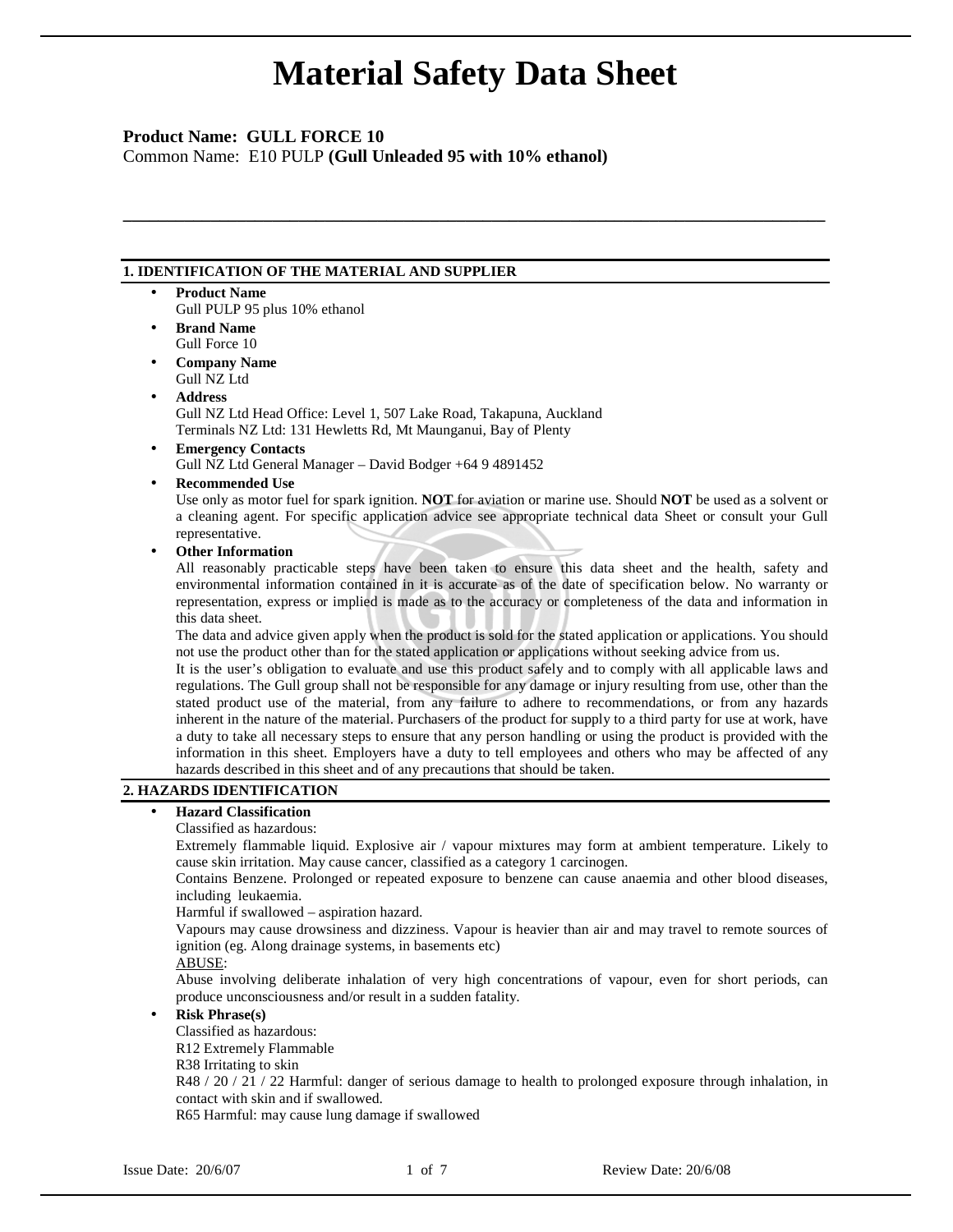**\_\_\_\_\_\_\_\_\_\_\_\_\_\_\_\_\_\_\_\_\_\_\_\_\_\_\_\_\_\_\_\_\_\_\_\_\_\_\_\_\_\_\_\_\_\_\_\_\_\_\_\_\_\_\_\_\_\_\_\_\_\_\_\_\_\_\_\_\_\_\_\_\_\_\_\_\_\_\_\_** 

## **Product Name: GULL FORCE 10**

Common Name: E10 PULP **(Gull Unleaded 95 with 10% ethanol)** 

#### • **Safety Phrase(s)**

S16 Keep away from sources of ignition – No smoking

S2 Keep out of reach from children

S23 Do not breathe gas / fumes / spray

S23 Do not breathe vapour

S24 Avoid contact with skin

S29 Do not empty into drains

S33 Take precautionary measures against static discharges

S43 (1) In case of fire use alcohol resistant foam / dry powder / CO2. Never use water

S45 In case of accident or if you feel unwell seek medical advice immediately (show label where possible)

S51 Use only in well ventilated areas

S53 Avoid exposure – obtain special instructions before use

S62 If swallowed, do not induce vomiting; seek medical advice immediately and show this container or label

## **3. COMPOSITION / INFORMATION ON INGREDIENTS**

### • **Information on Composition**

A complex mixture of volatile hydrocarbons, containing paraffins, naphthens, olefins and aromatics, with carbon numbers predominately between C4 and C12. May contain oxygenates. May also contain small quantities of proprietary performance additives

Hazardous Components.

Benzene, 71-43-2, R11 Highly flammable, R45 may cause cancer, R48 / 23 / 24 / 25

Toxic: Danger of serious damage to health by prolonged exposure through inhalation, in contact with skin and if swallowed

<4% Toluene, CAS No. 108-88-3, R11 Highly Flammable, R20 Harmful by inhalation

<10% Xylene, CAS No. 1330-20-7, R10 Flammable, R20 / 21 Harmful by inhalation and in contact with skin, R38 Irritating to skin

<10% Ethanol, CAS No. 64-17-5

# **4**. **FIRST AID MEASURES**

### • **Inhalation**

If exposure to vapour, mists or fumes causes drowsiness, headache, blurred vision or irritation to the eyes, nose or throat, remove immediately to fresh air. Keep patient warm and at rest. If any symptoms persist obtain medical advice.

Unconscious casualties must be placed in the recovery position. Monitor breathing and pulse rate and if breathing has failed , or is deemed inadequate, respiration must be assisted, preferably by the mouth to mouth method. Administer external cardiac massage if necessary. Seek medical attention immediately.

### • **Ingestion**

If contamination of the mouth occurs, wash out thoroughly with water. Except as a deliberate act, the ingestion of large amounts of product is unlikely. If it should occur, do **NOT** induce vomiting: obtain medical advice.

• **Skin**

Wash skin thoroughly with soap and water as soon as reasonably practicable. Remove heavily contaminated clothing and wash underlying skin.

In extreme situations of saturation with this product, drench with water, remove clothing as soon as possible and wash skin with soap and water. Seek medical advice if skin becomes red, swollen or painful.

• **Eyes** 

Wash eyes thoroughly with copious quantities of water, ensuring eyelids are held open. Obtain medical advice if any pain or redness develops or persists.

• **Advice to Doctor**

Treatment should in general be symptomatic and directed to relieving any effects.

Product can be aspirated on swallowing or following regurgitation of stomach contents, and can cause severe and potentially fatal chemical pneumonitis, which will require urgent treatment. Because of the risk of aspiration, induction of vomiting and gastric lavage should be avoided.

Gastric lavage should be undertaken only after endotracheal intubation. Monitor for cardiac dysrhythmias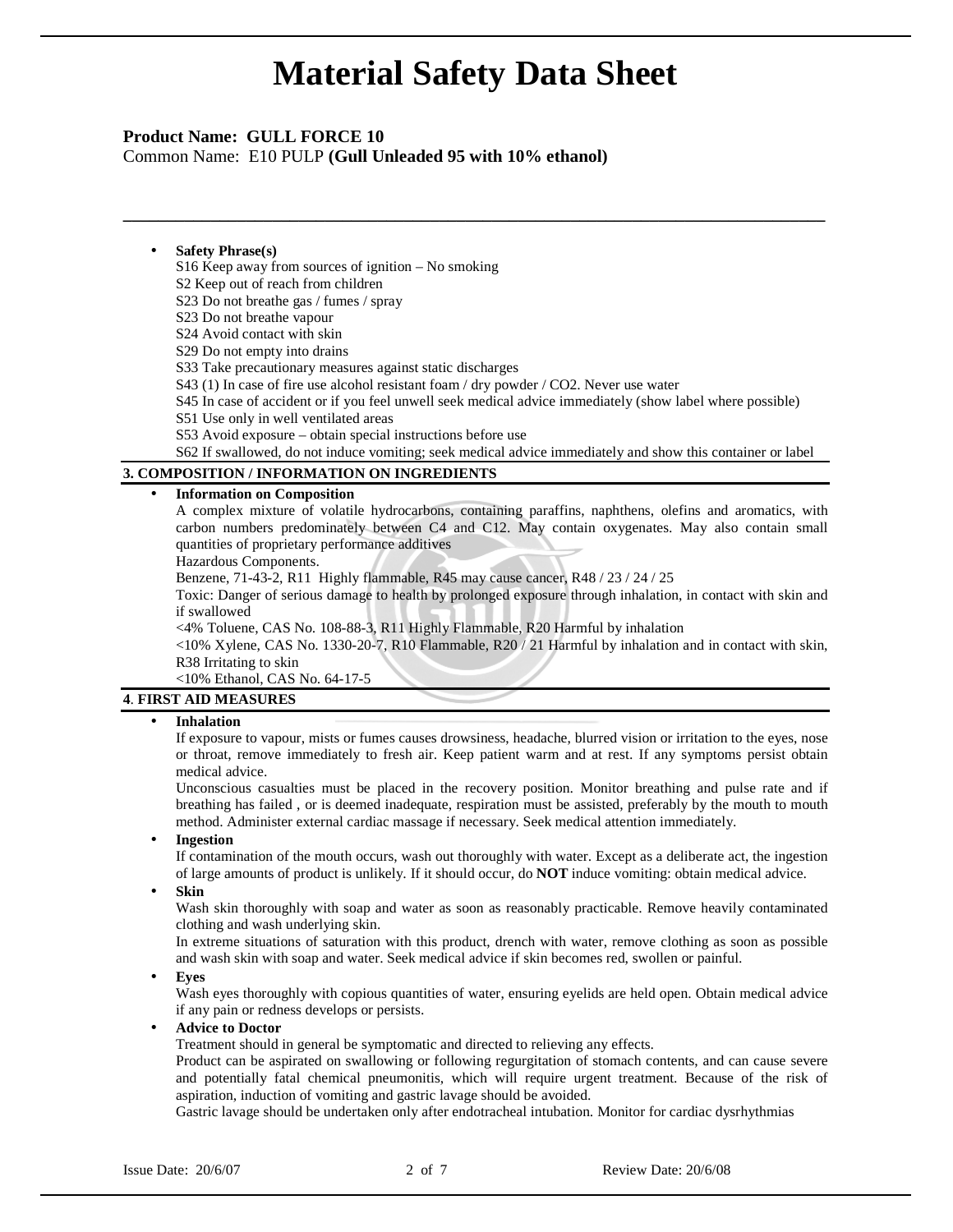**\_\_\_\_\_\_\_\_\_\_\_\_\_\_\_\_\_\_\_\_\_\_\_\_\_\_\_\_\_\_\_\_\_\_\_\_\_\_\_\_\_\_\_\_\_\_\_\_\_\_\_\_\_\_\_\_\_\_\_\_\_\_\_\_\_\_\_\_\_\_\_\_\_\_\_\_\_\_\_\_** 

## **Product Name: GULL FORCE 10**

Common Name: E10 PULP **(Gull Unleaded 95 with 10% ethanol)** 

## **5. FIRE FIGHTING MEASURES**

## • **Fire Fighting Measures**

For major fires call the Fire Service. Ensure an escape path is always available from any fire. There is a danger of a flashback if sparks or hot surface ignites vapour. Use foam, dry powder or water fog. **DO NOT** use water jets.

## *NB: Foam must be alcohol resistant*

Fires in confined spaces should be dealt with by trained personnel wearing approved breathing apparatus. Any spillage should be regarded as a potential fire risk.

• **Hazards from Combustion Products**

Toxic fumes may be evolved on burning or exposure to heat. See Stability and Reactivity, Section 10 of this Safety Data Sheet.

• **Hazchem Code**  3 [Y] E

### **6. ACCIDENTAL RELEASE MEASURES**

### • **Emergency Procedures**

As this product has a very low flash point any spillage or leak is a severe fire and / or explosion hazard.

Spilled material may make surfaces slippery. It is advised that suitable absorbent material should be held in quantities sufficient to deal with any spillage which may be reasonably anticipated.

Vapour is heavier than air and may travel to remote sources of ignition (eg.along drainage systems, in basements etc.)

Isolate spillage from all ignition sources including road traffic.

Evacuate all non essential personnel from the immediate area.

If spillage has occurred in a confined space, ensure adequate ventilation and check that a safe, breathable atmosphere is present before entry. Ensure good ventilation. Wear protective clothing.

See Exposure Controls / Personal Protection, section 8, of this Safety Data Sheet.

Large and uncontained spillages should be smothered with foam to reduce the risk of ignition.

The foam blanket should be maintained until the area is declared safe. Recovery of large spillages should be effected by specialist personnel.

Protect drains from potential spills to minimize contamination. Do not wash product into drainage system.

In the case of spillage on water, prevent the speed of product by the use of suitable barrier equipment. Recover product from the surface. Protect environmentally sensitive areas and water supplies.

Regular surveillance on the location of the spillage should be maintained. In the event of spillages contact the appropriate authorities.

## **7. HANDLING AND STORAGE**

### • **Precautions for Safe Handling**

Ensure good ventilation and avoid as far as reasonably practicable the inhalation and contact with vapours, mists or fumes, which may be generated during use. If such vapours, mists or fumes are generated, their concentration in the workplace air, should be controlled to the lowest reasonably practicable level.

Avoid contact with skin and observe good personal hygiene.

Avoid contact with eyes. If splashing is likely to occur wear a full face visor or chemical goggles as appropriate.

Do not siphon product by mouth.

Whilst using do not eat, drink or smoke.

Take all necessary precautions against accidental spillage into soil or water.

• **Conditions for Safe Storage**

Store and dispense only in well ventilated areas away from heat and sources of ignition.

Store and use only in equipment / containers for use with this product. Containers must be properly labeled and kept closed when not in use.

Do not remove warning labels from containers.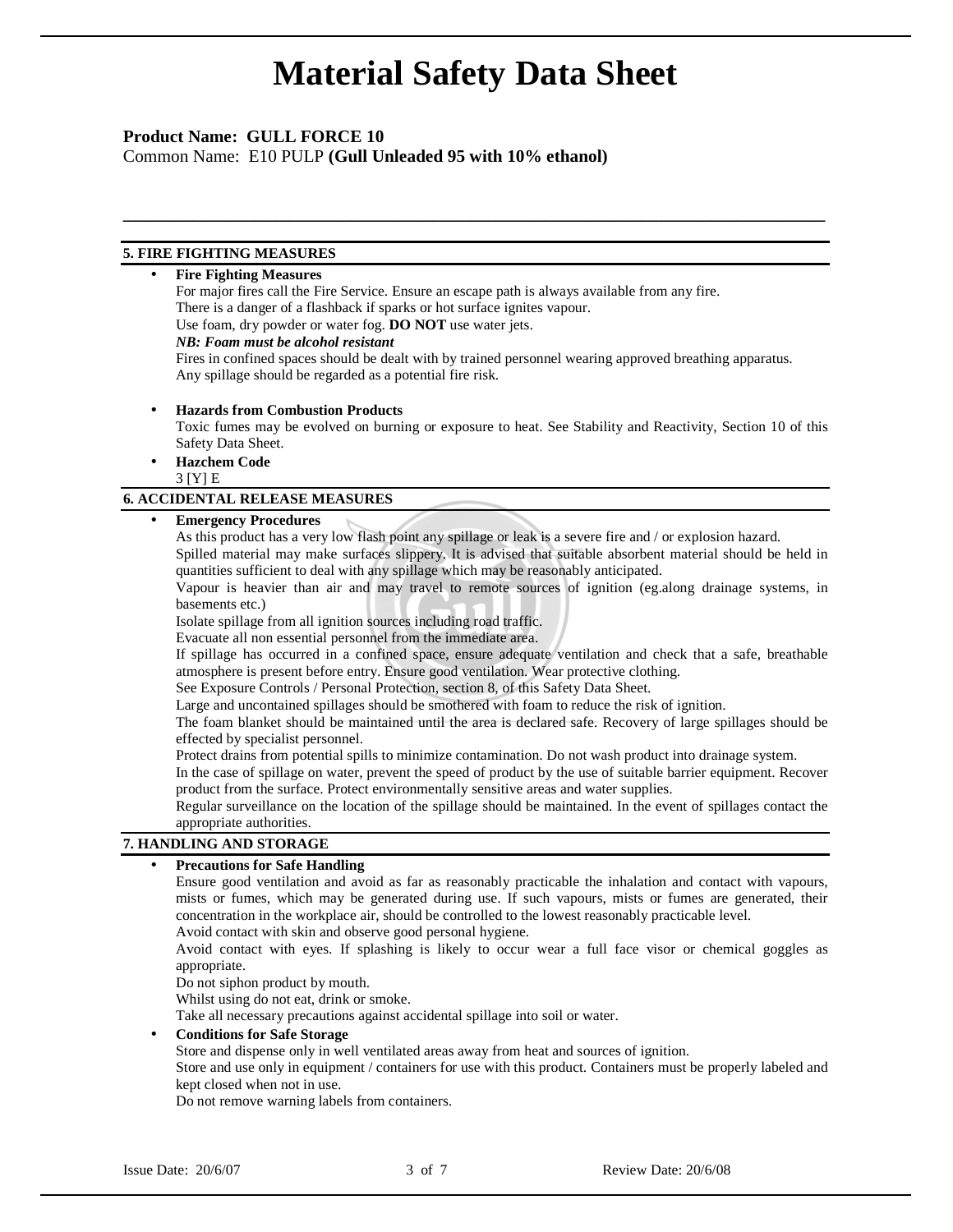**\_\_\_\_\_\_\_\_\_\_\_\_\_\_\_\_\_\_\_\_\_\_\_\_\_\_\_\_\_\_\_\_\_\_\_\_\_\_\_\_\_\_\_\_\_\_\_\_\_\_\_\_\_\_\_\_\_\_\_\_\_\_\_\_\_\_\_\_\_\_\_\_\_\_\_\_\_\_\_\_** 

## **Product Name: GULL FORCE 10**

Common Name: E10 PULP **(Gull Unleaded 95 with 10% ethanol)** 

Empty packages may contain some remaining product. Retain hazard warning labels on empty packages as a guide to the safe handling, storage and disposal of empty packaging.

Do not enter storage tanks without breathing apparatus unless the tank has been well ventilated and the tank atmosphere has been shown to contain hydrocarbon vapour concentrations of less than 1% of the lower flammability limit and an oxygen concentration of at least 20% volume.

Always have sufficient people standing by outside the tank with appropriate breathing apparatus and equipment to effect a quick rescue.

Keep out of reach of children

# • **Other Information**

## Fire Prevention.

Light hydrocarbons vapours can build up in the headspace of tanks. Tank headspaces should always be regarded as potentially flammable and care should be taken to avoid static electrical discharge and all ignition sources during filling, ullaging and sampling from storage tanks.

When the product is pumped (eg. During filling, discharge or ullaging) and when sampling, there is a risk of static discharge. Ensure equipment used is properly earthed or bonded to the tank structure.

Electrical equipment should not be used unless it s intrinsically safe (ie. will not produce sparks)

Explosive air / vapour mixtures may form at ambient temperature.

If product comes into contact with hot surfaces, or leaks occur from pressured fuel pipes, the vapour or mists generated will create a flammability or explosion hazard.

Product contaminated rags, paper or material used to absorb spillages, represent a fire hazard, and should not be allowed to accumulate. Dispose of safely immediately after use.

Empty containers represent a fire hazard as they may contain some remaining flammable product and vapour. Never cut, weld, solder or braze empty containers.

## **8. EXPOSURE CONTROLS / PERSONAL PROTECTION**

### • **National Exposure Standards**

Ensure good ventilation. Avoid, as far as reasonably practicable, inhalation of vapour, mists or fumes generated during use.If vapour, mists or fumes are generated, their concentration in the workplace air should be controlled to the lowest reasonably practicable level.

Relevant exposure limits are:

- o **Petrol (Gasoline)** NOHSC Exposure Standard: TWA 900mg/m3
	- **Benzene** NOHSC Exposure Standard: 5ppm (similar or equal to: 16mg/m3) (8hr TWA)

Carcinogen category notice: Category 1. Established human carcinogen, known to be carcinogenic to humans. There is sufficient evidence to establish a casual association between human exposure to these substances and the development of cancer.

See Chapter 13: Guidance Note on the Interpretation of Exposure Standards for Atmospheric Contaminants in the Occupational Environment, published by National Occupational Health and safety Commission (NOHSC)

No standard should be applied without reference to the Guidance Note on the Interpretation of Exposure Standards for Atmospheric Contaminants in the Occupational Environment (NOHSC: 3008 (1995)), and to the related documentation. Documentation notice: National Health and Safety Commission (NOHSC) documentation available for these values.Carcinogen Category 1 (Confirmed Human Carcinogen)

Note: Several comprehensive reviews have been made of benzene toxicity over the recent years. It is not, therefore, the intention of this documentation to exhaustively review all related scientific literature, but to summarise the available quantitative dose-response information, with regard to exposure to low concentrations of benzene. This information was used to provide guidelines for the Exposure Standards Working Group to set an exposure standard for benzene.

- o **Toluene** NOHSC Exposure Standard : TWA: 100ppm (377 mg/m3). STEL 150ppm (565mg/m3)
- o **Xylene** (0-, m-, p-isomers) NOHSC Exposure Standards: TWA: 80ppm (350mg/m3), STEL 150ppm (655mg/m3)
- o **Ethyl Alcohol (Ethanol)** NOHSC Exposure Standard: TWA: 1000ppm, (1880mg/m3)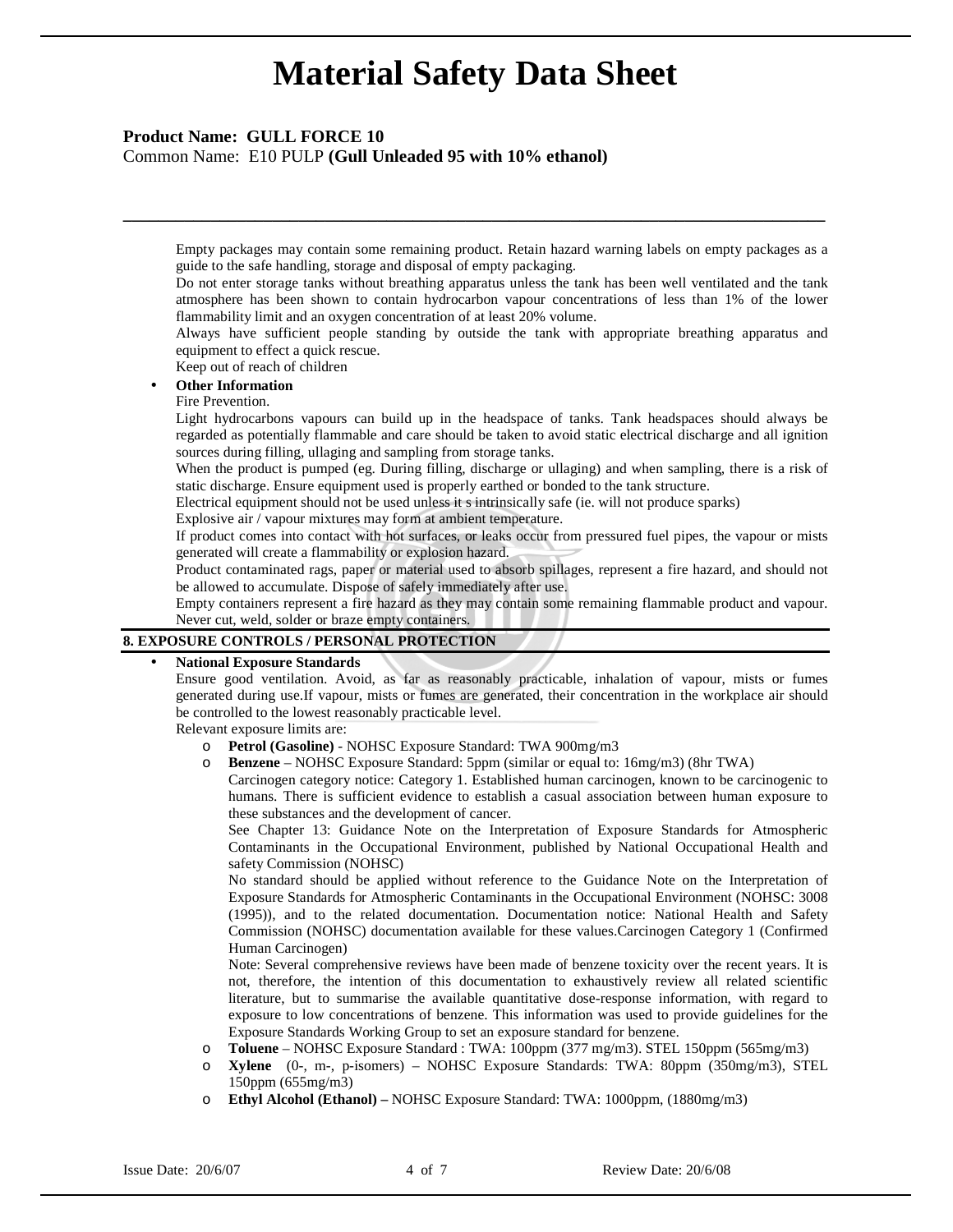**\_\_\_\_\_\_\_\_\_\_\_\_\_\_\_\_\_\_\_\_\_\_\_\_\_\_\_\_\_\_\_\_\_\_\_\_\_\_\_\_\_\_\_\_\_\_\_\_\_\_\_\_\_\_\_\_\_\_\_\_\_\_\_\_\_\_\_\_\_\_\_\_\_\_\_\_\_\_\_\_** 

# **Product Name: GULL FORCE 10**

Common Name: E10 PULP **(Gull Unleaded 95 with 10% ethanol)** 

## • **Respiratory Protection**

If operations are such that exposure to vapour, mist or fume may be anticipated then suitable approved respiratory equipment should be worn. The use of respiratory equipment must be strictly in accordance with the manufacturers' instructions and any statutory requirements governing its selection and use.

### • **Body Protection**

Wear face visor or goggles in circumstances where eye contact can accidentally occur.

If skin contact is likely, wear impervious protective clothing and / or gloves. Protective clothing should be regularly inspected and maintained: overalls should be dry-cleaned and laundered after use.

## **9. PHYSICAL AND CHEMICAL PROPERTIES**

- **Odour**
- Gasoline like
- **Boiling Point** 30 - 230°C Test Method: ASTM D 86
- **Vapour Pressure** 30 - 100 kPa @ 20°C Test Method: ASTM D 323
- **Physical State** Liquid
- **Colour**
- Yellow (E10 PULP) Purple (E10 ULP)
- **Density** 735 kg/m³ @ 15°C Test Method: ASTM D 1298
- **Flash Point** -40°C (PMC) Test Method: ASTM D 93
- **Flammable Limits Lower**  1.4%
- **Flammable Limits Upper**  7.6%
- **Other Information Grades:** Gull Regular / Premium Unleaded with 10% ethanol

## **10. STABILITY AND REACTIVITY**

- **Chemical Stability**  Stable at ambient temperatures. • **Conditions to Avoid**
- Sources of ignition Avoid excessive heat.
- **Incompatible Materials** 
	- Avoid contact with strong oxidizing agents.
- **Hazardous Decomposition Products** Thermal decomposition products will vary with conditions. Incomplete combustion will generate smoke, carbon dioxide and hazardous gases, including carbon monoxide.
- **Hazardous Polymerization** Hazardous polymerisation reactions will not occur.

## **11. TOXICOLOGICAL INFORMATION**

• **Inhalation**

Likely to be irritating to the respiratory tract if high concentrations of mists or vapour are inhaled. May cause nausea, dizziness, headaches and drowsiness if high concentrations of vapour are inhaled. ABUSE:

Abuse involving deliberate inhalation of very high concentrations of vapour, even for short periods, can produce unconsciousness and/or result in a sudden fatality.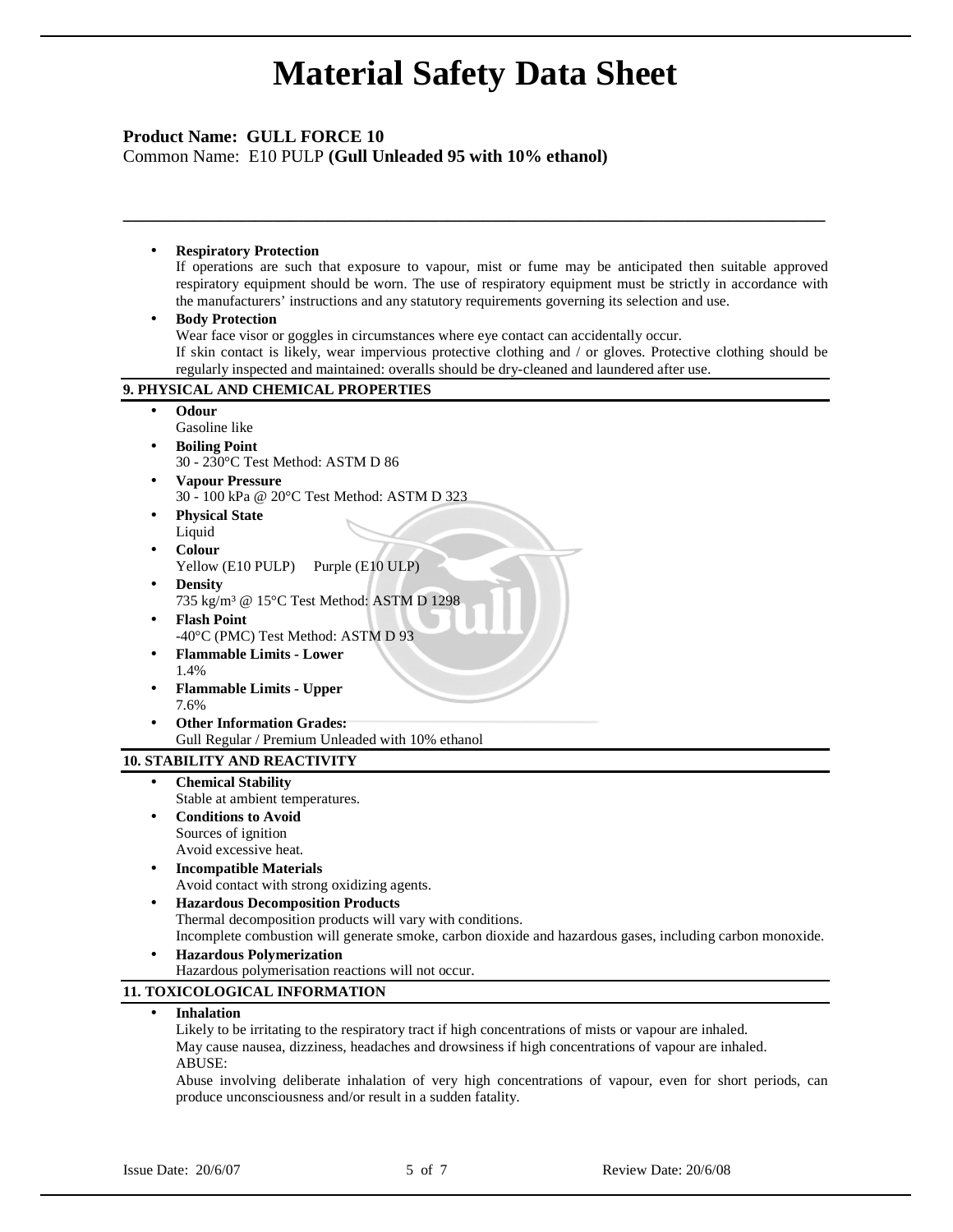**\_\_\_\_\_\_\_\_\_\_\_\_\_\_\_\_\_\_\_\_\_\_\_\_\_\_\_\_\_\_\_\_\_\_\_\_\_\_\_\_\_\_\_\_\_\_\_\_\_\_\_\_\_\_\_\_\_\_\_\_\_\_\_\_\_\_\_\_\_\_\_\_\_\_\_\_\_\_\_\_** 

# **Product Name: GULL FORCE 10**

Common Name: E10 PULP **(Gull Unleaded 95 with 10% ethanol)** 

• **Ingestion** Unlikely to cause harm if accidentally swallowed in small doses, though larger quantities may cause nausea and diarrhoea. Will injure the lungs if aspiration occurs, eg. during vomiting. As with all similar products, frequent or prolonged contact may defat the skin and lead to dermatitis. • **Skin** Likely to cause skin irritation. Likely to result in chemical burns following prolonged wetting of the skin. (eg. after a road traffic accident). • **Eye** Unlikely to cause more than transient stinging or redness if accidental eye contact occurs. • **Subchronic/Chronic Toxicity**  Carcinogenicity/Chronic Toxicity Exposure to benzene may result in affects to the hematopoietic system causing blood disorders including

Benzene is classified by NOHSC as a category 1 carcinogen - substances known to be carcinogenic to man.

IARC assessment: benzene - carcinogenic to humans (Group 1)

# **12. ECOLOGICAL INFORMATION**

anaemia and leukaemia.

- **Persistence / Degradability**
- This product is inherently biodegradable.
- **Mobility**
- Spillages may penetrate the soil causing ground water contamination. • **Bioaccumulative Potential**
- There is no evidence to suggest bioaccumulation will occur.
- **Acute Toxicity Other Organisms**

Toxic to aquatic organisms, may cause long-term adverse effects in the aquatic environment Spills may form a film on water surfaces causing physical damage to organisms. Oxygen transfer could also be impaired.

## **13. DISPOSAL CONSIDERATIONS**

## • **Disposal Considerations**

Dispose of via an authorised person/ licensed waste disposal contractor in accordance with local regulations. Empty packages may contain some remaining product. Hazard warning labels are a guide to the safe handling of empty packaging and should not be removed.

Empty containers represent a fire hazard as they may contain flammable product residues and vapour. Never weld, solder or braze empty containers.

Materials contaminated with product should be treated as extremely flammable.

Disposal should be in accordance with local regulations.

## **14. TRANSPORT INFORMATION**

- **Transport Information** IATA/ICAO: PETROL, UN 1203, Class 3, Flammable liquid, Packing Group II IMO: PETROL, UN 1203, Class 3, Flammable liquid, Packing Group II
- **U.N. Number** 1203
- **Proper Shipping Name** PETROL
- **DG Class** 3
- **Hazchem Code** 3[Y]E
- **Packaging Method** 3.8.3
- Packing Group II
- **EPG Number** 3.1.001
- **IERG Number**  14